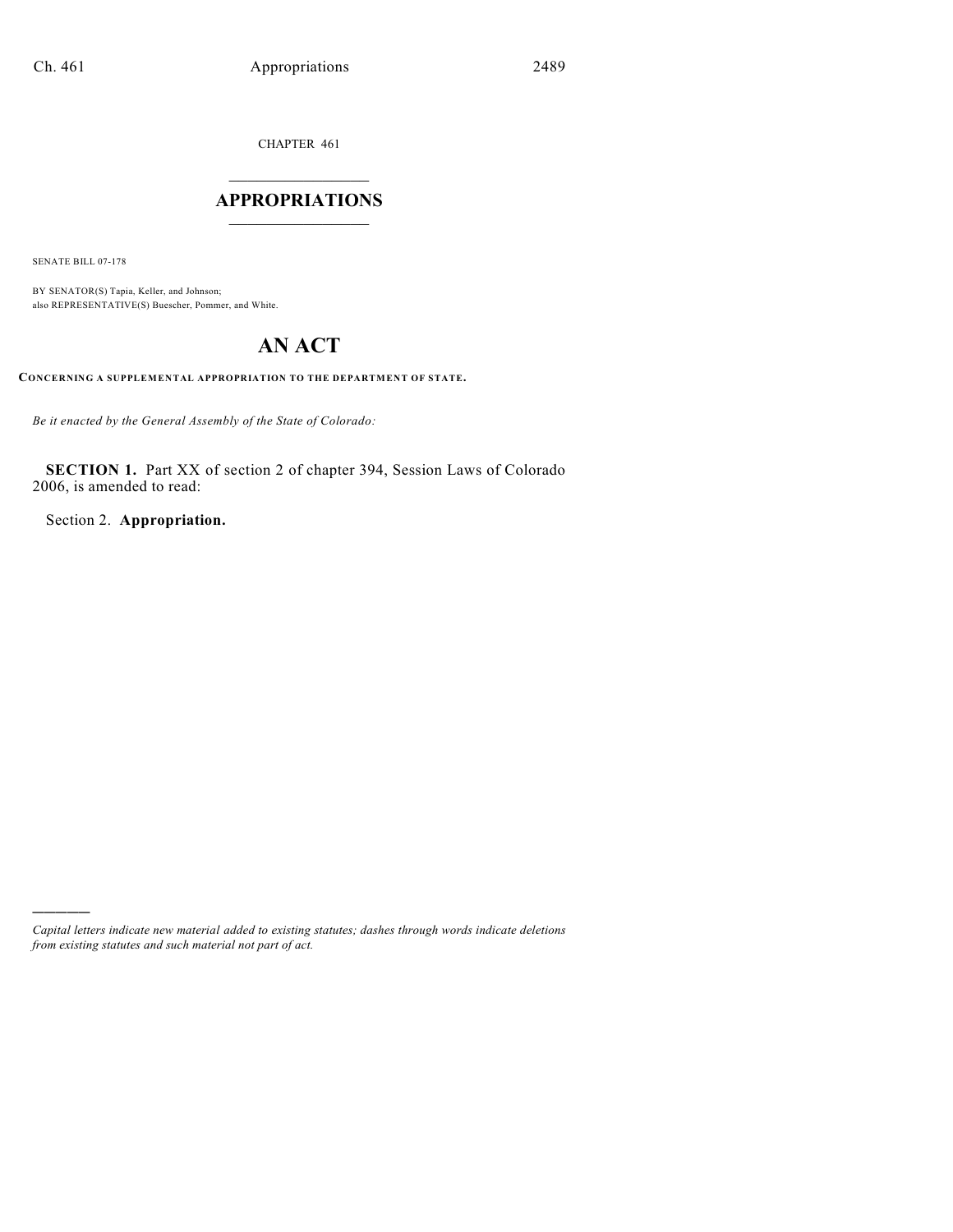## Ch. 461 Appropriations

|                           |              |                               | APPROPRIATION FROM     |                      |                             |                                |  |
|---------------------------|--------------|-------------------------------|------------------------|----------------------|-----------------------------|--------------------------------|--|
| ITEM &<br><b>SUBTOTAL</b> | <b>TOTAL</b> | <b>GENERAL</b><br><b>FUND</b> | GENERAL<br><b>FUND</b> | CASH<br><b>FUNDS</b> | <b>CASH</b><br><b>FUNDS</b> | <b>FEDERAL</b><br><b>FUNDS</b> |  |
|                           |              |                               | <b>EXEMPT</b>          |                      | <b>EXEMPT</b>               |                                |  |
| \$                        |              |                               |                        |                      |                             |                                |  |

**PART XX DEPARTMENT OF STATE**

## **(1) ADMINISTRATION**

| $(84.5$ FTE)       |           |
|--------------------|-----------|
| 270,577            |           |
| 6,159              |           |
|                    |           |
| 40,878             |           |
|                    |           |
| 152,584            |           |
| 7,630              |           |
| 5,045              |           |
| 680,386            |           |
|                    |           |
| H <sub>6.903</sub> |           |
| 277,881            |           |
|                    |           |
| <del>117,488</del> |           |
| 134,277            |           |
|                    | 4,281,855 |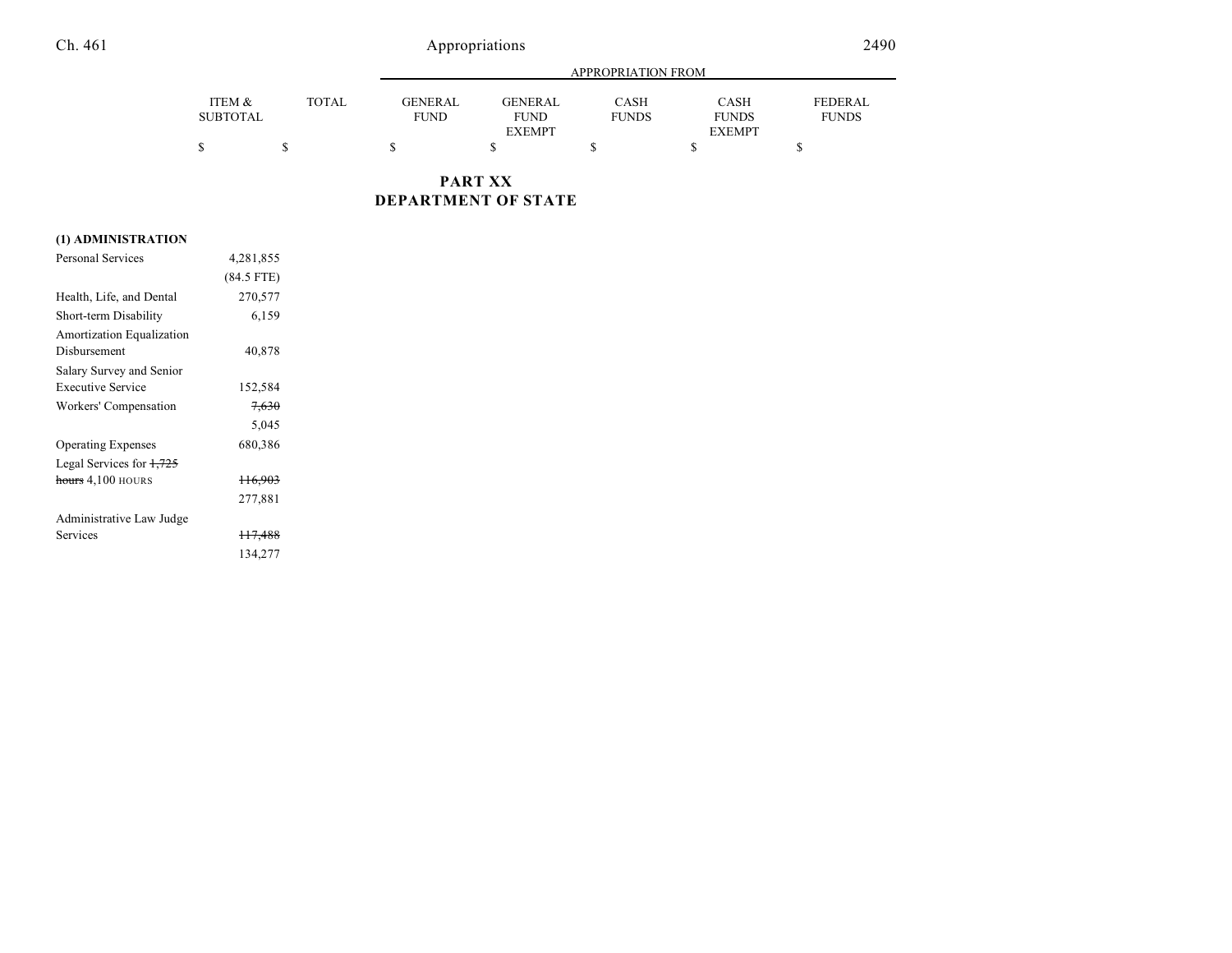| Purchase of Services from       |           |  |
|---------------------------------|-----------|--|
| Computer Center                 | 829       |  |
| Multiuse Network Payments       | 52,746    |  |
|                                 | 1,539,099 |  |
| Payment to Risk Management      |           |  |
| and Property Funds              | 13,712    |  |
|                                 | 34,457    |  |
| Vehicle Lease Payments          | 4,044     |  |
|                                 | 2,487     |  |
| Leased Space                    | 627,774   |  |
| <b>Indirect Cost Assessment</b> | 122,083   |  |
| Discretionary Fund              | 5,000     |  |
|                                 |           |  |
|                                 |           |  |

<sup>a</sup> Of this amount, \$6,144,118 \$7,823,600 shall be from the Department of State Cash Fund created in Section 24-21-104 (3) (b), C.R.S., and \$192,375 \$192,787 shall be from the Notary Administration Cash Fund created in Section 12-55-102.5 (1), C.R.S.

<sup>b</sup> This amount shall be from the Federal Elections Assistance Fund created in Section 1-1.5-106 (1) (a), C.R.S. Moneys from the Federal Elections Assistance Fund are included for informational purposes only as they are continuously appropriated by Section 1-1.5-106 (2) (b), C.R.S. Of this amount \$80,000(T) shall be from indirect cost recoveries from the Help America Vote Act Program.

#### **(2) SPECIAL PURPOSE**

| Help America Vote Act |              |
|-----------------------|--------------|
| Program               | 8,750,000    |
|                       | $(11.0$ FTE) |
| Local Election        |              |
| Reimbursement         | 915.389      |

Ch. 461 Appropriations 2491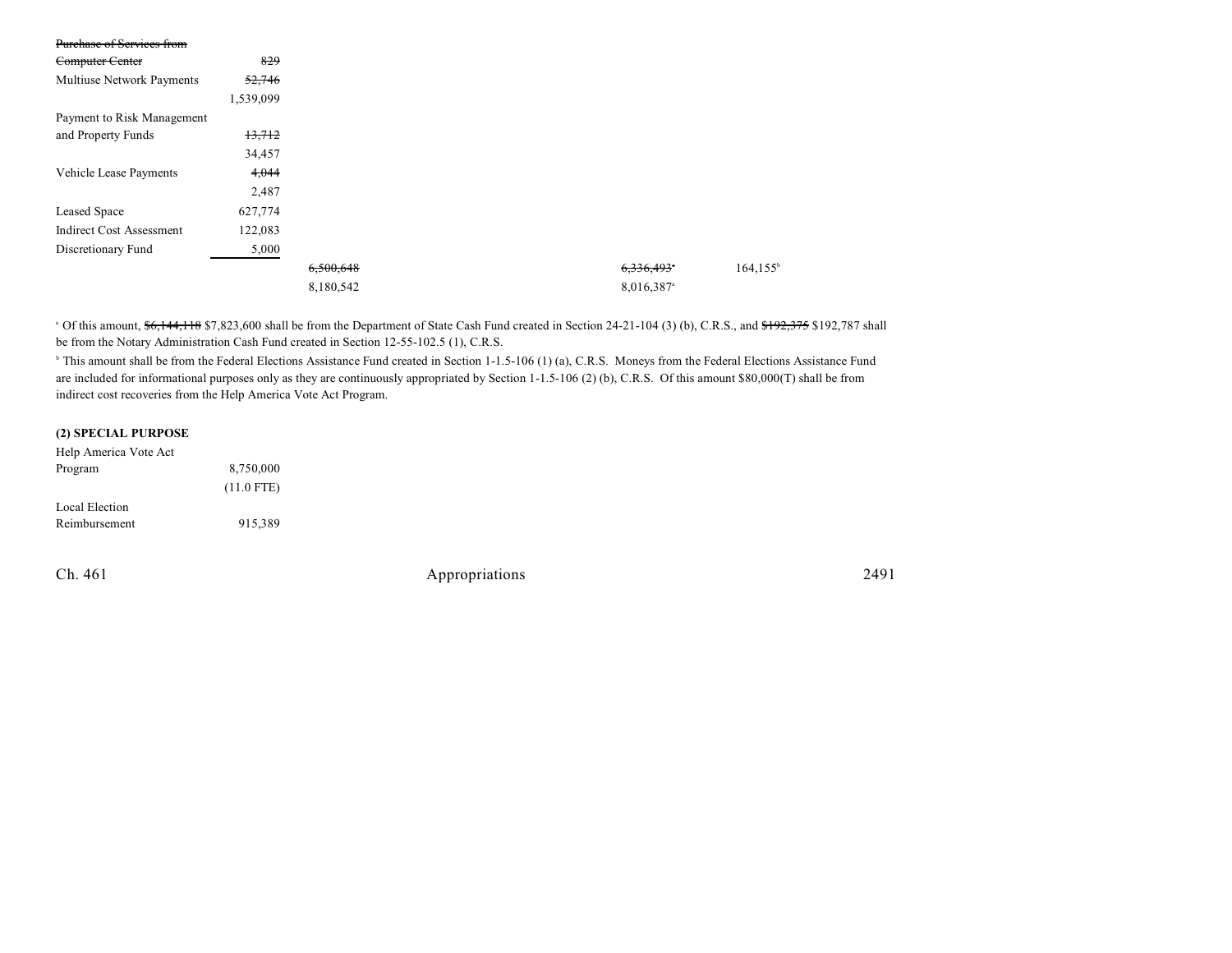| Ch. 461                                 | Appropriations            |              |                               |                                                |                             | 2492                                         |                                |  |
|-----------------------------------------|---------------------------|--------------|-------------------------------|------------------------------------------------|-----------------------------|----------------------------------------------|--------------------------------|--|
|                                         | APPROPRIATION FROM        |              |                               |                                                |                             |                                              |                                |  |
|                                         | ITEM &<br><b>SUBTOTAL</b> | <b>TOTAL</b> | <b>GENERAL</b><br><b>FUND</b> | <b>GENERAL</b><br><b>FUND</b><br><b>EXEMPT</b> | <b>CASH</b><br><b>FUNDS</b> | <b>CASH</b><br><b>FUNDS</b><br><b>EXEMPT</b> | <b>FEDERAL</b><br><b>FUNDS</b> |  |
|                                         | \$                        | \$           | \$                            | \$                                             | \$                          | \$                                           | \$                             |  |
| Electronic Filing Grants to<br>Counties | 1,500,000                 |              |                               |                                                |                             |                                              |                                |  |
| Initiative and Referendum<br>200,000    |                           |              |                               |                                                |                             |                                              |                                |  |
| Master List Distribution                |                           |              |                               |                                                |                             |                                              |                                |  |
| Contract                                | 80,000                    |              |                               |                                                |                             |                                              |                                |  |
|                                         |                           | 11,445,389   |                               |                                                | 2,695,389 <sup>a</sup>      | 8,750,000                                    |                                |  |

<sup>a</sup> Of this amount, \$1,500,000 shall be from the Clerk and Recorder Technology Fund created in Section 30-10-422 (1), C.R.S., and \$1,195,389 shall be from the Department of State Cash Fund created in Section 24-21-104 (3) (b), C.R.S.

<sup>b</sup> This amount shall be from the Federal Elections Assistance Fund created in Section 1-1.5-106 (1) (a), C.R.S. Moneys from the Federal Elections Assistance Fund are included for informational purposes only as they are continuously appropriated by Section 1-1.5-106 (2) (b), C.R.S.

### **(3) INFORMATION TECHNOLOGY SERVICES**

| Personal Services             | 3,934,853<br>$(31.0$ FTE) |           |  |                          |                          |
|-------------------------------|---------------------------|-----------|--|--------------------------|--------------------------|
| <b>Operating Expenses</b>     | 1,400,621                 |           |  |                          |                          |
| Hardware/Software             |                           |           |  |                          |                          |
| Maintenance                   | 876,120                   |           |  |                          |                          |
| <b>Information Technology</b> |                           |           |  |                          |                          |
| Asset Management              | 445,418                   |           |  |                          |                          |
|                               |                           | 6,657,012 |  | $6,646,170$ <sup>a</sup> | $10,842(T)$ <sup>b</sup> |